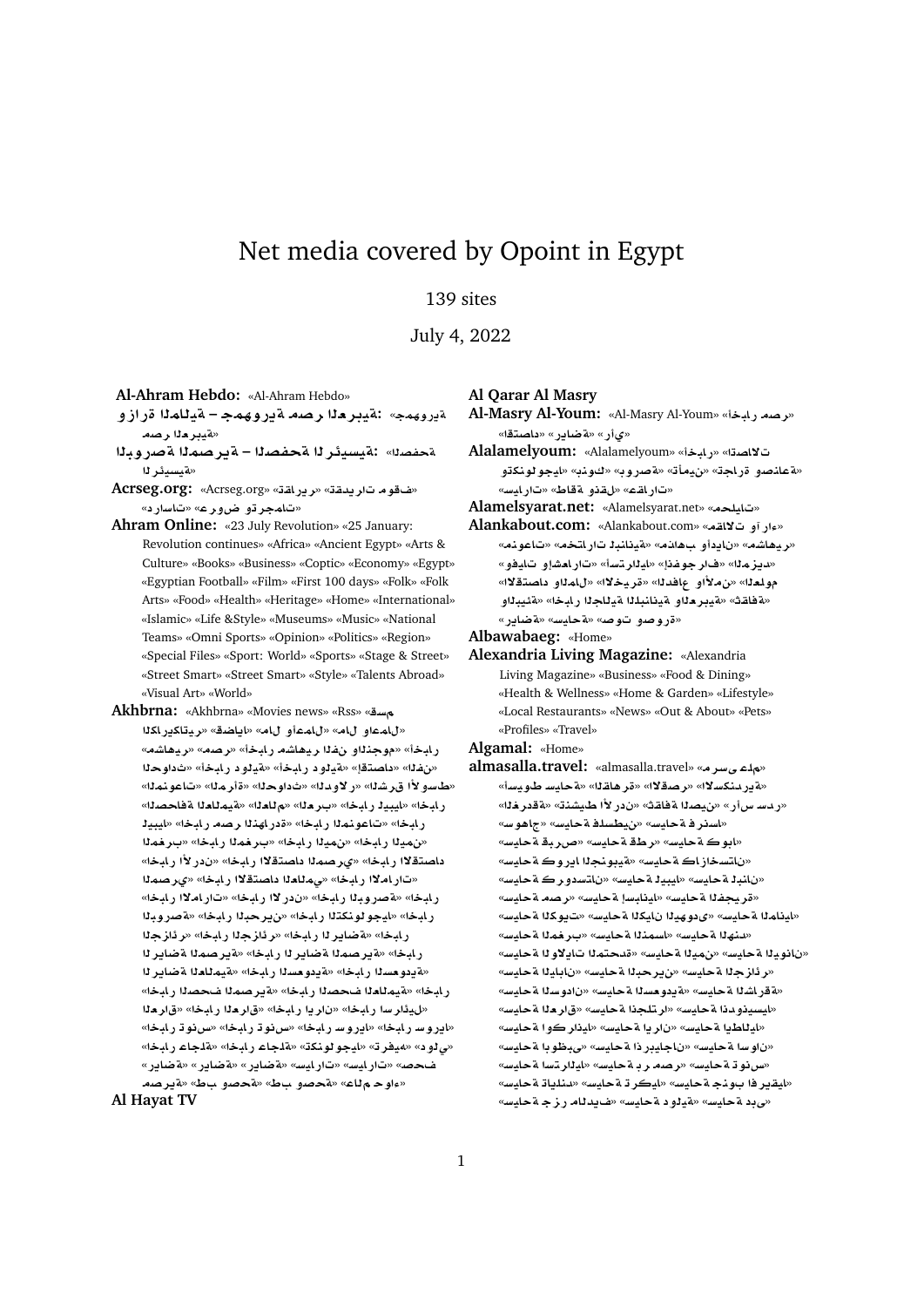«قروفا<del>ف</del>نسةحليس» «قميخلاسأر ةحليس» «ليسور ةحليس» «**اكذلاير س**ةحايس» «ايروسةحليس» «ارسيوسةحليس» «**خيشنا مرش» «علنيس للمش» «ةيبر عـةحليس» «نلمـعـةحليس»** «**عيبونو اباط»** 

- **Alwafd.News:** «Alwafd.News» «**kr ¤qAT**» «» «**nwA**» «**yd§A**» «**r§qyA** 2019» «**mA\A**» «ثداو حذا» «نامذر بـنا» «داصتـقلاًا» «ر ابـخلاًا» «مو يـنا دفو نا» «مىملاع» «تارليس» «<mark>A ضاير ل</mark>ه»
- **Anna Lindh Foundation**

**Arab Finance:** «Home» «**bAC ¯tOA** – **Or**» «**bAC** و ريراقة» «يبرمنا م للعنا رابخا» «رصه – تاكرشنا

«<mark>رصه – تاقيلع</mark>قو ريرافة» «ىبرملا م للعلا – تاقيلعة **Aswat Masriya:** «Home»

**Automobile Magazine:** «Automobile Magazine» «**و المخ**أ»

Azhar: «Azhar» «بة هماجلا رابخا»

«يرصمـ*ڌ*ا يرودنا» «قيقير فلاا م.مـلاا سiڪ» -Btolat: «Btolat یر و دل<sup>ه» «</sup>ی للطبلا یر و دله» «یز پلجذلا ایر و دله» «ابوروأ للطبأ ي رود» «ي دومسلا ي رودنا» «ي نابسلاا «ايقير فا ل**اط**با ي رود»

**Business Today Egypt:** «Close Up» «Frontpage» «In The Black» «The Nation In Brief»

**CAFOnline.com:** «News Center»

- **Cairo 360:** «Cairo 360» «Arts & Culture» «Books» «By Area» «Cafés» «Cinema Times» «City Life» «Film» «Health & Fitness» «Latest Features» «Latest Reviews» «Music» «Nightlife» «Restaurants» «Shopping» «TV & DVD»
- **Cairo West:** «Cairo West» «Book Reviews» «Cairo Pulse» «Cairo To Sa7el» «Celebrities» «CELEBRITIES» «Entertainment» «ENTERTAINMENT» «Fashion & Beauty» «FASHION & BEAUTY» «Food» «Home & Garden» «HOME & GARDEN» «Interviews» «Music» «Our Guides» «Press Releases» «Real Estate» «Recipes» «Restaurants» «RESTAURANTS & FOOD» «Travel» «TV Shows» «Wellbeing» «WELLBEING» «Wellbeing Articles» «Wellbeing Articles» «What's New»
- **Company News in Egypt:** «Company News in Egypt» «Business-Economy» «Consumer-Goods» «Energy-Power-Resources-Sustainable» «IT-Telecoms» «Non-Governamental-Organization» «pharmaceutical- Health» «PR-Marketing-Media» «Real-Estate-Developments»

«Regional-International-News» «Reviews»

«Sports-Activities-Events» «Tourism-Hospitality»

**Computational Intelligence and Neuroscience Confederation of African Football (Arabic):**

«Confederation of African Football (Arabic)» «**rz** «ر ابخلا<sup>ّ</sup>ا

**Confederation of African Football (French):** «Confederation of African Football (French)» «Infos» **CTown Chatter:** «CTown Chatter» «Art» «Business» «Economy» «Entertainment» «Fashion» «Food» «Health» «Investing» «Jobs» «Lifestyle» «Local» «Markets» «Money» «Politics» «Sport» «Technology» «Travel» «World»

**Daily News Egypt:** «Home»

**Dotmsr.com:** «(Home) **r¶ysyT**» « **¤nwA**» «**A ¤Cº br**» «**bAC**» «**ly**» « **¤ wC**» « **¤ wC**» « **¤** «*حي في ڌ تو د»* «س*ن نزيد* 

**Egypt Commercial News**

**Egypt Independent:** «Business» «Culture» «Egypt» «Features» «Home» «Life & Style» «Middle East» «RSS» «Science» «Society» «World»

**Egypt Oil & Gas:** «Egypt Oil & Gas» «Africa» «Features» «Middle East» «News»

**Egypt Today:** «Arts & Culture» «Business & Economics» «Home» «Lifestyle» «Magazine» «News» «Politics» «Sports» «Travel»

**Egyptian Gazette:** «Egyptian Gazette» «All» «Arts» «Blogs» «BUSINESS» «ENTERTAINMENT» «Features» «Health» «Lifestyle» «Local» «Multimedia» «National Day» «SPORTS» «Technology» «Travel» «World»

**Egyptian Streets:** «Egyptian Streets» «Arts & Culture» «Buzz» «Feature» «International» «News» «Opinion» «Photo Essays» «Politics and Society» «Travel»

- **El Watan News:** «El Watan News» « **¤qAT**» «**nwA**» «داصتقا» «ةيدومسلا رابخأ» «تاراملإا رابخأ» «رصه رابخأ» «تار ايس» «**ةضاير» «اياضقو ثداوح» «لفط**لاو قأرملا» «**م ل**اعو برع» «ايجو لونكڌو مولت»
- **Elaosboa:** «Elaosboa» «**þþAþ\þA**» «**bAC `A**» «نفو ةفاقث» «و\_شاكو\_ته «ر\_يرا\_قــة» «ةصروبو داصتقإ» «**اياضقو ثداوح**»
- **Elmogaz:** «Elmogaz» «**tA¤« ¤kA**» «**SA§A ¤qyqA**» موجن» «سيفو ريھاشم» «تلااقم» «بعلامو قروك» **f**» «**mwz AyT**» «**±bAC**» «**`d wC¨**» «**yzH ¤wC}T**» «**qAC§r ¤d**» «**w ¤A**» «**}T** «**م'ٺاعو برع» «لامجو**

**Elsok El Arabia**

- **Em News:** «Em News» «Economy» «Education» «**Or**» «داصتقإ» «م<sup>1</sup>لعلا رايخأ» «م<sup>1</sup>لعلا رايخأ» «رصه رايخأ» «من فو لة فاقت» «ليجو لولكة» «لة يدو مسلك» «لاضاير لله»
- **En.amwalalghad.com:** «En.amwalalghad.com» «All» «All» «All» «Arab» «Banks» «Blogging» «Business» «Citizen Journalism» «Citizen Journalism» «Editors' Picks» «EGX» «Egypt News» «Entertainment» «Feature» «Financial Institutions» «forex news» «Get To Know» «Indices news» «Industry & Trade» «Initiatives» «International News» «Internet News» «Investment» «Leisure» «Life Style» «MENA News» «Money Markets» «Money Markets» «News» «News» «Photo and Story» «Real Estate» «Review» «Sports» «Sports & entertainment» «Tech news» «The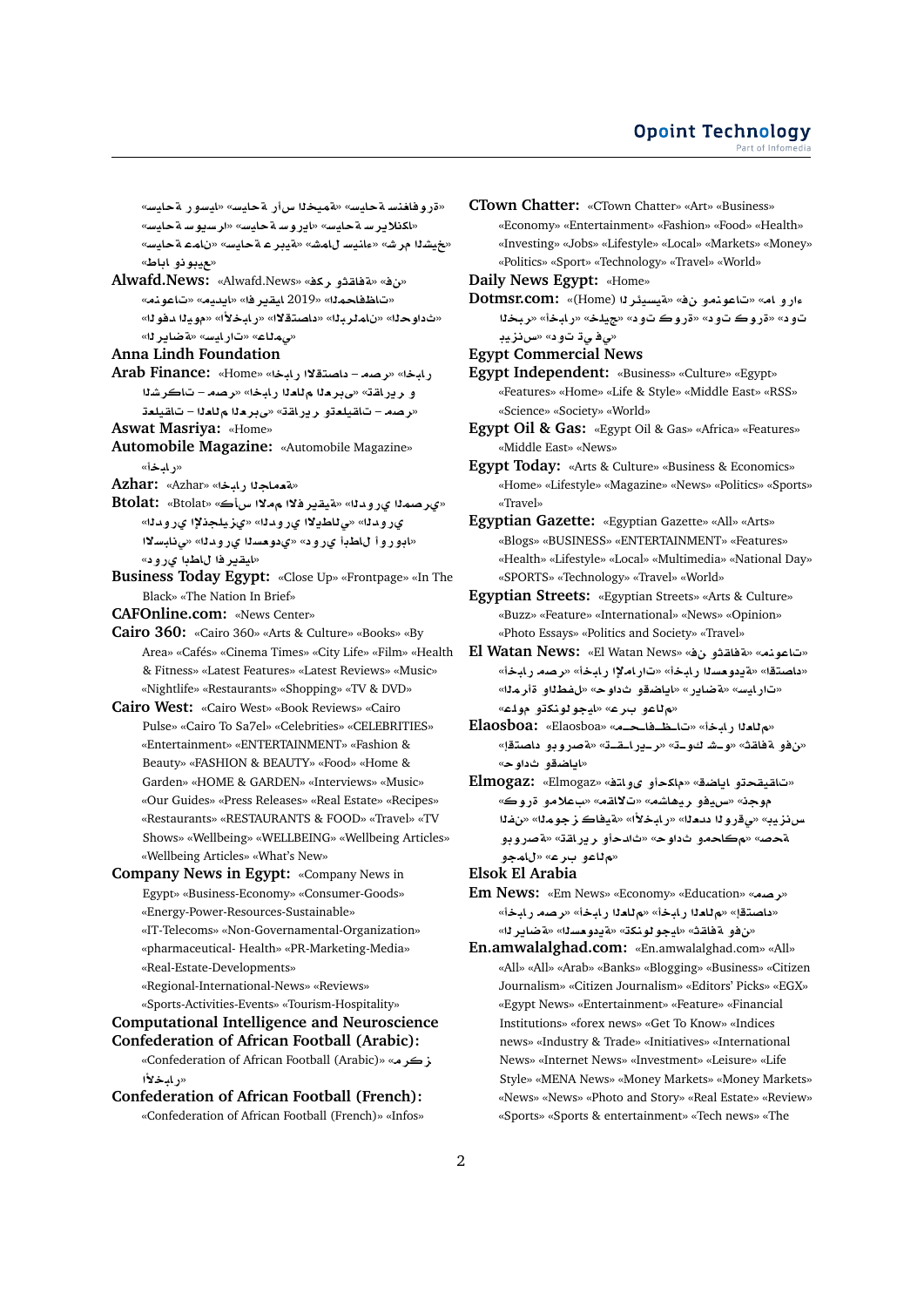Watch» «USA» «Video and Commet» «Videos» «World»

**Energy Egypt:** «Energy Egypt» «Electricity» «Oil & Gas» «Renewables»

- **Enigma Magazine:** «Enigma Magazine» «ARCHIVE» «ENTERTAINMENT» «FASHION» «LIFESTYLE»
- **enterprise.press:** «We're Hiring»
- **ET A`r¨:** «ET **A`r¨**» «**yd§w**» «**AJ**» «**wFyqY**» «نو يز فيلة» «ملافأ» «ر.ابخلأا ر.خآ» «سكيم»
- **EXtranews:** «EXtranews» «**nwA**» «**ntd« JbA `A**» «نام<sup>ل</sup>ر ب» «داصتقا» «رصه» «تامكاحه» «تاظفاحه» «<mark>م</mark>لاع» «ايجو لونكڌو مولاع» «4سايس» «4ضاير» «ثداوحه «**r** »
- **Fashion Network EG:** «Accessories» «Accessories» «Aesthetics» «Appointments» «Appointments» «Beauty» «Beauty» «Bridal wear» «Business» «Business» «Campaigns» «Catwalks» «Catwalks» «Collection» «Collection» «Cosmetics» «Denim» «Design» «Design» «Events» «Events» «Eyewear» «Fashion» «Fashion» «Fashion» «FashionNetwork.com» «Fine foods» «Footwear» «Footwear» «Hair» «Home decor» «Hospitality» «Industry» «Industry» «Innovations» «Innovations» «Jewellery» «Lifestyle» «Lingerie» «Luxury» «Luxury» «Media» «Media» «Miscellaneous» «Miscellaneous» «Miscellaneous» «Miscellaneous» «News» «People» «Perfume» «Ready-to-wear» «Ready-to-wear» «Retail» «Retail» «See all news» «Sports» «Swimwear» «Tableware» «Textiles» «Tourism» «Trade shows» «Videos» «Watches» «Wellness»
- **Gate.ahram.org..eg:** «Gate.ahram.org..eg» «**A\A**» «**مقاقش»**
- **Gemdreamz:** «Gemdreamz» «Animals» «Health» «Insurance» «Lawyer» «USA News»
- **Goad News:** «Goad News» «Arts» «Business News» «Last News» «Sport» «Tech» «USA news» «World»
- **Gulf oil and Gas:** «Home» «News» «Rss»

**Home -Sis:** «Home»

**Identity Magazine:** «Identity Magazine» «Business» «Entertainment» «Lifestyle» «Opinions» «Quizzes» «**يېر دناب»** «Trending»

**INVEST-GATE:** «INVEST-GATE» «Egypt» «Features» «Middle East» «News»

**Journal of Nanomaterials:** «Table of contents»

«عار أو ت<sup>8</sup>القه» «تاعادبإو نونف» «Khaligyoun: «Khaligyoun تلااكو» «للممأو للله» «تا\_عونم» «قيجيلخ بعلام» ر ابخأ» «جيلخلا ر ابخأ» «**رصه ر ابخأ» «ايمدداكأ» «ةيجيلخ ly**» «**OT ¤mA**» «**qAC§þr**» «**C§þARþT**» «**C§ART** «ايجو لونكتو مول<sub>ك</sub>» «ل\_جا\_ع» «ايديم لليشوس» «ةيمللاء «مةيلودو م*قيبر* ع» «جيلخلا م*قسدع*»

**kifah sport**

**KingFut:** «KingFut» «Africa» «Beyond Borders» «Egypt»

«Extra Time» «International» «Local Scene» «National Teams» «News & Features» «Transfers»

**Le Progres Egyptien:** «Le Progres Egyptien» «A l'égyptienne» «Actualité Nationale» «Analyses» «Aquarelle» «Archéologie» «Argot» «Art» «Articles» «Ça existe en Egypte» «Bouquiniste» «Business» «Célébrités» «Chroniques» «Culture» «Dossier» «Economie» «Environnement» «Fête Nationale» «Femme» «Horoscope» «Interdit aux femmes» «Jeunesse» «Lifestyle» «Mini reportage» «Mode de vie» «National» «News» «Opinion» «Sans titre» «Science et médecine» «Sports» «Tips santé» «Tips sport» «Tourisme» «Trend» «Vision d'Egypte»

### **Lovebyn**

- **Mada Masr:** «2018 presidential elections» «Cartoon» «Culture» «Economy» «gas deals» «Home» «Lifestyle» «News» «Operation Sinai 2018» «Opinion» «Palestinian reconciliation talks» «Panorama» «Politics» «Read in **English» «Society» «topic1» «عاضة» «Lopic1» «Society» «topic1»** «*تصخصخ»* **«2015 ناملر به «مقير» «قير كسعلا مسسؤملا»** «**FynAº**» «**FyAFT ACyT**» «**}AT ¤®**» «**}T**» «**bd** «مىسيسدا حلتفدا
- **Masress:** «Masress» «(Culture) **qAyT**» «(Economics) **¯tOA §T**» «(Health) **OyT**» «(International) **d¤yT**» «(Politics) **syAFyT**» «(Religion) **d§nyT**» «**رباند 25» «هيضاير ل**ا (Sports)» «هيعامتجلاا (Society)» «**¨ w**» «**ytw**» «**lmtnA**» «**wCyA**» «**nOwC** «<mark>ةيرصم</mark>ا ةصروبا اةعومجه» «قريحباا نالييه» «زويذ «**yX**» «**Or µ** » «**Or d§d**» «**Or¤©**» «**qWT** ر ابخلاًا a'لكو » «اذو أ ءابذأ a'لكو » «ر صم aضهذ» «ءو ض **`ryT**» «**§A®wC**» «**r FAT**» «**twr**» «**w** «قدر اهذلا رابخاً» «رصه رابخاً» «تاروباس مار هاً» «دفلاً ر ابخأ» «ثداوحـ1 ر ابخأ» «بدلأا ر ابخأ» «مويـ1 ر ابخأ» **r§ART**» «**bAC zA**» «**bAC syAC**» «**§¨** «**ز جوم**نا» «بعلامناو قروكنا» «قرهاقنا» «رجفنا» «سرب «مويذا يرصمنا» «دهشمنا» «قيئاسمنا» «عاسمنا» «سقار منا» «من طوله» «ي داوله» «مع قاوله» «دفوله» «راهنله» «ن وير صمله» «**yw sA**» «**±¡A¨**» «**±¡r msA¶¨**» «**±¡r** مايلاًا» «ي بر مثا مار هلاًا» «ي داصتقلا! مار هلاًا» «ي مونيئا «سر بـ ميليـعامسلإا» «ن.يلانو أ عوبسلاًا» «ر.ابـخلاًا» «م<sub>ت</sub>رصمنا «**رييغت**لا» «ريرحتلا» «قديدجلا ةيامبلا» «ليدبلا» «ةباوبلا» «قديرجلا» «<mark>مقمجل</mark>ا» «مقيروهمجلا» «مقينورتكللإا رييغتلا» «لديدجلا قورشل<sup>»</sup> «ىرصملا نامزلل» «ىلصلاًا روتسدلل» نوأ ديعصنا» «حابصنا» «بعشنا» «ي ضاير نا قورشنا» **¯§**» «**Wby** » «**`A yw**» «**wT bAC yw**» «**wT** صب» «بـابشـلـا ةـباو بـ» «**ةللدمـلـاو ةـير حـلـا ةـبـاو بـ» «م**ار هـلأا فسوي<mark>ن</mark>ازور» «ةيموينا فسوينازور» «زويذ دوج» «لطو س.مش» «سومش» «ىلهلأا داتس» «تi ةضاير.» «ةيعوبسلأا «**رصه بابش» «ةيرابخلإا دصر ةكبش» «لهطوش» «ةيرحل**ا «**للبـ1ا ي.صه» «ريخـ1ا جلبصه «للبـ1ا توصه «ةمـلأا توصه**» «بى **تىبق**ى»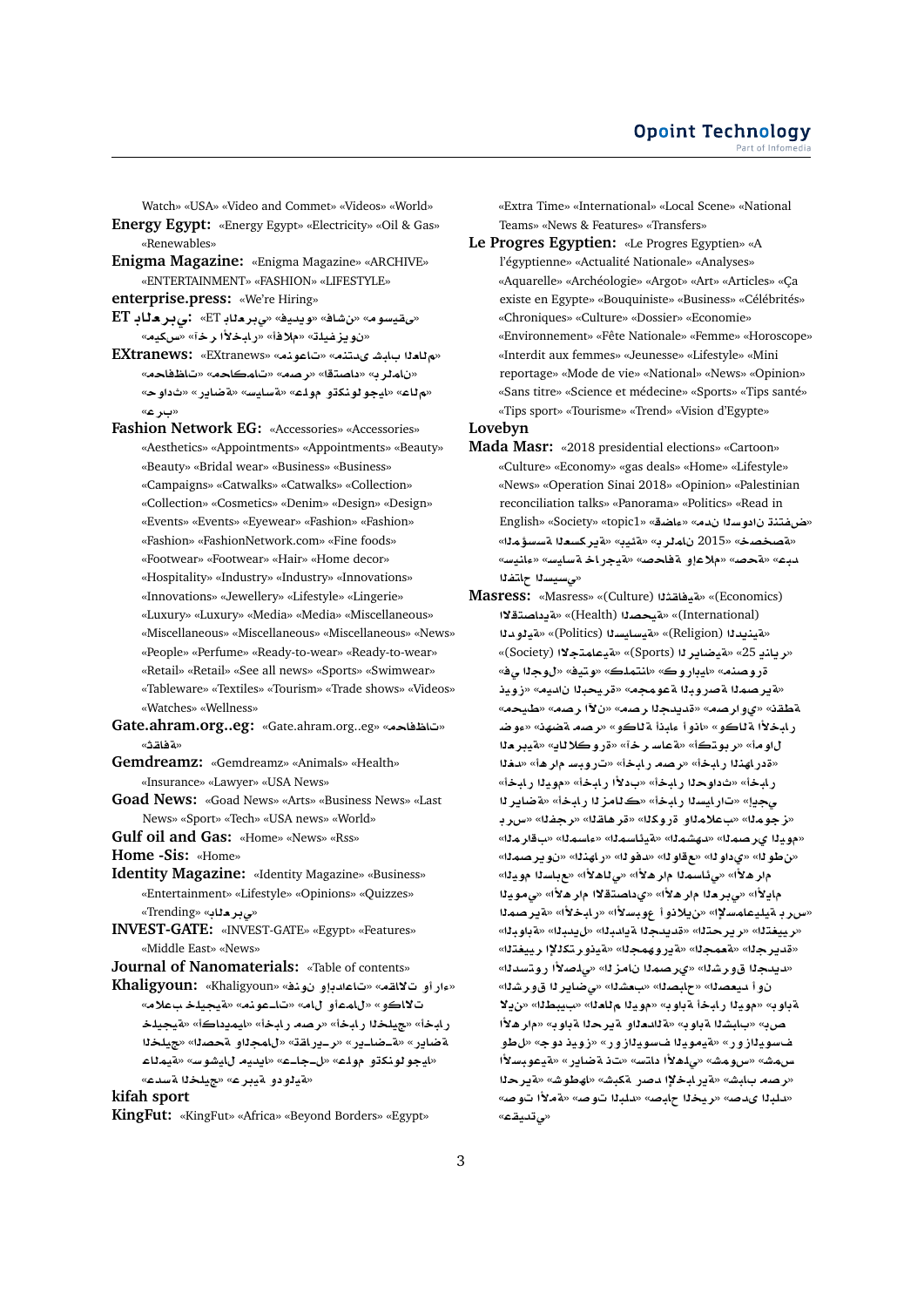**MEA Business (Middle East and African . . . :** «MEA Business (Middle East and African Business)» «Aviation» «Banking & Finance» «Business News» «Hospitality» «Lifestyle» «Opinion Pieces» «Technology»

**Middle East Business News and Information:** «Middle East Business News and Information» «7 days popular» «Al Masah Capital» «Al Yousuf Group» «Allied Investment Partners» «APICORP» «By review score» «Consumer Discretionary» «Consumer Staples» «Dubai Investments PJSC» «Emirates Development Bank» «Energy» «Energy» «Featured posts» «Financials» «Health Care» «Industrials» «Industrials» «Information Technology» «Insights» «KPMG» «Mashreq Bank» «Materials» «MiCapital» «Middle East Global Advisors – MEGA» «Most popular» «Partner Events» «QNB Group» «Random» «Real Estate» «Real Estate» «Renaissance Capital» «Telecommunication Services» «Utilities»

**MiddleEastNewsAgency:** «English» «Frontpage» «**Kr ¤yT A}T** »» «**mz§d**» «**mz§d**» «**qyqA }fyT**»

**Mobtada:** « **¤qAT**» «**¯§ FtA§**» «**Or**» «**tOA ¤nw**» «**r¶ysyT**» «**w** » «**C§ART**» «**FyAFT**» «**J¥¤**  «ڪتحص» «**قد**له د

**Naval Post:** «Articles» «Exercises» «Miscellaneous» «Operations» «Tech/Modernization»

**Netblocks**

«تاددر ت» «ميلعتلا رابخأ» :News7sry

- **MOGOUMFM:** «NogoumFM» «فتاعونه» «سربو تاتسلا» «ن «رابخلأا» «تاهويديفنا» «م! فإ موجد رابخأ» «موجد خبطه» «دج ةيوش» «ةيموكح تامدخ» «ج|وزو بح» «ليجولونكة» «**ةقاشرو ةحص**»
- **ON TV**

**Petro Press**

- **Pub Media**
- **Rosaelyoussef:** «Rosaelyoussef» « Magazine» «**nw**  س،دقـلا» «قر\_ئاز\_ملاقأ» «ت|ظـفاحـم» «ايديـم» «ةيليكشة «مقاقث» «ايجو لونك**تو ت**لااصتا» «م*ت*يبر ع
- **Sadamisr:** «Sadamisr» «**OA¶d**» «**OP**» «**OP Oyr**» «**fA¯ ¤Cº r**» «**nwA**» «**¡w ÐyT**» «**Ay** «ت|ر|ملإ| ر|بخأ» «قيلحه ر|بخأ» «قينف ر|بخأ» «ت|**ظفاحه**و ر ل*ب*خأ» «قيسايسـر لبخأ» «مللعلا ر لبخأ» «قيدو مسلا ر لبخأ» «جار بـلاًا» «ي.بدلاًا مقذلك «للفطلاو قأر ملك «قيملاء «**±bAC**» «**t`ly**» «**K`r**» «**W ¤OT**» «**W**  تاصروب<sup>» «</sup>قيبر عاربخا» «قضاير لـ رابخا» «ل يدبل «*طفذنا رامسا ةصروب» «ت*اكر *شو* تاصروب» «تاكر *شو* «با**م**ـْأو تاقيبطـّ» «ليجو لونكت» «aينقـّت» «باز حاو نامـلربه «اياضقو ثداوح» «نونفو ةفاقث» «تافاقث» «كسفذ *ف*اقث» «**C¤§T**» «**FyAFT ¤tOA** » «**}T ¤ mA**» «**A**» «**r¶**  «سائلح**مه**

**Scm.gov..eg:** «Scm.gov..eg» «**bAC kþtA** » «**bAC mhnT**»

«**س يبابد» «تار او حو رير اق**ت» «س لجملا رابخا»

**Scoop Empire:** «Scoop Empire» «Arts» «Arts, Events & Entertainment» «Business» «Events» «Fashion» «Food» «Health» «Health & Fitness» «News» «Recent News» «Sports» «Tech» «Tech & Social» «Thoughts» «Travel»

- **Sinai Sharm:** «Sinai Sharm» «Articles» «News» «Night life» «Spotlight»
- **Sudan Rassd:** «Sudan Rassd» «**yd§w**» «**® d§d**» «تامجر ت<sup>ه</sup> «ر يرافق» «.. تامجر **تلا ن**0 ديز مله» «داصتقه» «**بةسليس» «aضاير» «.. ـع طاقمنا عيمج**»
- **Technews Eg:** «Technews Eg» «**nwA**» «**A ¤ mA**» «تار ايس» «ت نر تذإ» «**فينقت**لا ر ابخأ» «ليغشتلا فمظذأ»
- تاهويديف» «ڪيسلاڪ لوج**ن**ا <sub>ص</sub>ف» «لوجنا <sub>ص</sub>ف» :لوج**ن**ا صف سأك» «**ت**الاوطبـ11 لڪ» «تـاير ابـمـ11 لڪ» «ةجـدّار **kwfdCyT**» «**-x swr mOr©**» «**-x swr** ي**e ةبع**ك «للطبلا لوبر فيك «لوجلا يiف بالتك» «يقير فلإا ي في قناشو» «رصمه «تاير ابه» «رصه بختنه» «لوجلا **w**» «**Cº r**» «**FyA**» «**r§kA**» «**¤C¤A**» «**bAC**» ىرومانه «ىبرمان لمولله «نوفرتحمانه «ليقيرفإ» **mOr©**» «**d¤C© mOr©**» «**d¤C© mOr© rA§T** OPPO» «**d¤C© ±mA¨**» «**d¤C© ³lyz©**» «**d¤C©** «ى نابسلاا ى رودنا» «ى ناطيلاا ى رودنا» «ى زيلجذلاا ي<mark>ْفْ لْبِيْلْحدَ» «لْوْجِرْا يْ فْ رِيْرِ قْدَ» «aيسيان «فيسيئر ل<sup>ه»</sup></mark> ي رود» «2020 ويكوط ملح» «لوجل<sub>ا عا</sub>فات اياكح» «لوجلا **WA ¤C¤A**» « **¤C© WA ¤C¤A**» « **¤C© WA r§qyA**» «**C§ARA r«**» «**}wC**» «**dFA**» **þþ® nþþAx:** «Home» «**wFyqY**» «**FynmA**»
- **ربخه ع**قوم
- «نيلانواةيرو<sub>گ</sub>مجـمقوم» **:نيلانوا ةيروپمجحـمقوم** «من يبر <del>ف</del>تم» «تافلم» «ةفاقثو نونف» «نونف» «نونف «مى نو ناقـ1ا كـر اشتسـم» «ةيئلهـذ ت<mark>امجار م» «تاظفاح</mark>م» «عار قـلا» «داصتـقا» «داـــــصتـقا» «بIز حـأ» «ميـلـاقـأ» «**mþþþþþr**» «**¯A §myT `ryT l`lw ¤tknwwyA**» «ناريط<sup>ز</sup>ا رابخا» «و\_\_\_توا» «ن\_\_\_يدل<sup>ا</sup>» «نخاسنا طخل<sup>ا</sup>» ةفاقث» «ميلعة» «مــــيلعة» «الــيجو لونكة» «ميلعة رابخا» **¤dA**» «**þþþþw** » «**w** » «**w** » «**C§ARþþþþT**» «**Aهــــحايس» «قيملاء ةضاير» «قيلحه ةضاير» «قضاير»** «**م ل**اعو برع» «عراشلا ىلء نيء» «باــــبشه
- **Or yw:** «Home» «» «**nwA**» «**A\A**» «**Or** «جار با» «با**م**ـنا» «داصـتـقا» «خبط تـافـصـو » «ي هـو و هـ» «مو يـنـا «**knwwyA**» «**`ly**» «**w** » «**C§ART**» «**FyAC**» «**FyAFT**» «<mark>م</mark>لاعو برع»

ن لاا رصه

**Or¤©(Masrawy):** «Cinema» «Home» «music» «News\_BBC» «News\_Economy» «News\_Various» «Rss news Egypt» «Rss news publication» «Tech-news» «**nw ¤ ry¢**» «**nw ¤qAT**» «**yd§w¡A**» «**yd§w¡A** تاهو يديغ» «تاعوذم تاهو يديغ» «**ةين**ف تاهو يديف» «ةينف **¤}fA**» «**yd§w¡A F®yT**» «**yd§w¡A F®yT**» «*دب*ء و صصدق» «يوباتف» «يوباتف» «تارايس تاهويديف»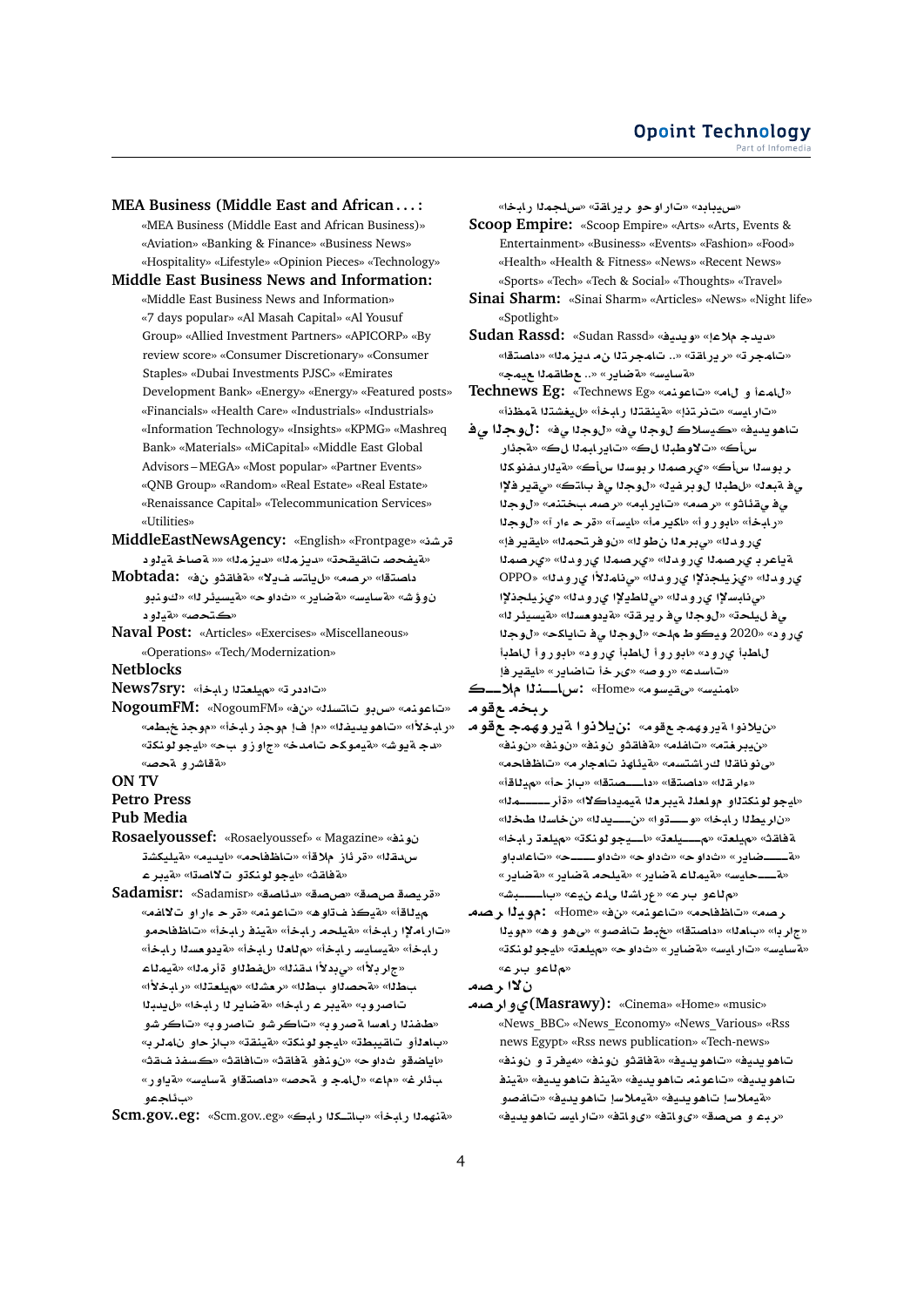«**OP ¤br**» «**qA¯**» «**qA¯**» «**qA¯**» «**wFyqY**» حرسه» «نويزغيلة و حرسه» «تاظفاحه» «<sub>ما</sub>قيسوم» **¤lyfz§w** » «**Or**» «**Wb Or¤«**» «**OA¶**» «**OA¶**» «*ي.ب*نجأ» «ي.بنجأ» «دو ساو ضيدٍبأ» «ي هو و ه» «ميبط ح ئاصنه «ر ابخأ» «ر ابخأ» «ر ابخأ» «ر ابخأ» «ر ابخأ» «**A**عونته قز هجأ» و رابخأ» «رصه رابخأ» «ةيلحه رابخأ» «تاعونه رابخأ» **qAC§r**» «**bAC EA** » «**bACryT ¤AmyT**» «**r«**» «م<sub>ا</sub>ير كلا نار قله» «م<sub>ا</sub>ير كلا ن آر قله» «داصتقإ» «ىر خأ» قريسـلـ» «لجر لـ» «ةمومـلااو لمحـلـ» «للمجـلـا و ـةضومـلـا» **nbw§T**» «**syr nbw§T**» «**F®yA**» «**qAC§r ¤ qyqA**» «**w** » «**C§ARA r«**» «**C§ART**» «**C§ART**» «**C§ART**» «**E¤¤**» «**E¤¤**» «**Ffr ¤FyAT**» «**FynmA**» «**FynmA**» «**FyAC**» «ايجو لونكة و مولم» «**ةفاحص» «تاقابس» «تاقابس**» «دلب**لا دلاو» «م ل**اعو برع» «تاقلاع»

«بر**د**لا أبن» **:برهلا أبذ** 

## **ي**رصح أبذ

**w Or§T:** «**w Or§T**» «Arab-news» «Post Sitemap» «Rss» «Sitemap» «sports» «**nz**» «**r**» «**KACT ±CA**» «**Or**» «**¤hA \r**» «**¤ZA¶**» «**bAC** «**فيداصتقإ رابخأ» «رصه رابخأ» «رصه رابخأ» «رصه** «**فضاير نا رابخأ» «فضاير نا رابخأ» «ميلعتنا رابخ**أ» «تايملاسإ» «داصتقإ» «ةيبر عار لبخأ» «ويديفناد رابخأ» «ميلعة» «هينقة» «هينقة» «مالعله» «قيدو مسله» «هيصوصخله» «**qw mlkyT**» «**C§ART**» «**FyAC**» «**}T**» «**A¶** »

**¤AT Fw¯ rx:** «Home»

**Washwasha:** «Washwasha» «**SA¶yA**» «**nwA**» «**z§kA**» «امنيس» «ايديم لليشوس» «رير اقتو تار اوح» «ر داك ن!» «مى مال**ا**ع»

#### **Whatever Technology**

**yallakora:** «yallakora -» « **r§styAw C¤Ad¤** » «-- 16:15» «-- 20:45» «-- 20:45» «Home» «Sports» «Tour Menu» «**yd§w¡A**» «**® Y kwC**» «**wA r§kA** 2019» «**wA r§kA** 2019» «**wA r§kA** 2019» «**-x** ڪلم سأڪ» «اسنر فـ سأڪ» «اسنر فـ سأڪ» «اسنر فـ «لينابسإ كله سأك» «لينابسإ كله سأك» «لينابسإ س\ڪ» «رصه س\ڪ» «رصه س\ڪ» «رصه س\ڪ» «ا**يـناطـي**ا ِ سِأڪ» «ايـنامـنـأ سِأڪ» «ايـنامـنـأ سيـأڪ» «ايـنـامـنـأ «**مقير فلإا م ملأا سأك» «ايللطي**إ سأك» «ايللطيإ سأك» سأك» «ةيقير فلإا م•دلأا سأك» «ةيقير فلإا م•دلأا سأك» سأك» «ي(يلجذلإا داحةلاا سأك» «يزيلجذلإا داحةلاا «ن.يفير شنا نيمر حنا مداخ سأك» «يزيلجنلإا داحتلاا نيمر حل**ا مداخ سأك» «نيفيرشلا نيمر حل**ا مداخ سأك» دياز سأك» «ل**اطڊلأا ةيدنلأل** دياز سأك» «نيفيرشلا «لو بر فيـك» «ل**ـاطـبـلأا ةيـدنـلألـ ديـاز سأك» «ل**لطـبـلأا قيدنـلألـ «**qA¯**» «**qA¯**» «**qA¯**» «**Atymyd§A**» «**Atymyd§A**» «ل**ساكوين**» «رحمه» «رحمه» «رحمه» «تامقو تلا <mark>مقباس</mark>م» ير و داا تايئاصحإ» «**ميلحه رابخأ» «روص**اا موبال<sup></sup>أ» **³lyz©**» «**kwfydCyT ³r§qyT**» «**kwfydCyT** قياار ديفنوكلا» «قيقير فلإا قياار ديفنوكلا» «قيقير فلإا «ن.يغر تحمل<sup>»</sup> «مقيقير فلإا ميلار سيفنو كلا» «مقيقير فلإا

ىر ومالل» «رابخلال» «رابخلاًا» «رابخلاًا» «رابخلاًا» «مايزمالك **frs¨**» «**d¤C© frs¨**» «**d¤C© frs¨**» «**d¤C© frs¨**» «**d¤C© mOr©**» «**d¤C© mOr©**» «**d¤C© mOr©**» «**d¤C© mOr©**» «**d¤C© mOr©**» «**d¤C© mOr©**» «**d¤C© mOr©**» «**d¤C© mOr©**» «**d¤C© mOr©**» «**d¤C© mr¨**» «**d¤C© mr¨**» «**d¤C© mr¨**» «**d¤C© ±mA¨**» «**d¤C© ±mA¨**» «**d¤C© ±mA¨**» «**d¤C© ±mA¨**» «**d¤C© ±¤C¤¨**» «**d¤C©** «*ي*ڊورو لاا يرودنا» «يڊورو لاا يرودنا» «يڊورو لاا ي رومانا» «ى تار املإا ي رومانا» «ى تار املإا ي رومانا» «يزيلجذلإا يرودنا» «يڌاراملإا يرودنا» «يڌاراملإا ي(ودنا» «يزيلجذلإا ي(ودنا» «يزيلجذلإا ي(ودنا» «يزيلجذلإا يرودنا» «يزيلجذلإا يرودنا» «يزيلجذلإا ىرومانه «ى ناطيلا ي رومانه «ىزيلجانلا ي رومانه» ي رومانه «ى ناطيلإا ي رومانه «ى ناطيلإا ي رومانه «ى ناطيلإا ى رودنا» «ى نابسلاا ى رودنا» «ى نابسلاا ى رودنا» «ى نابسلاا ى رودنا» «ى نابسلاا ى رودنا» «ى نابسلاا ى رودنا» «ى نابسلاا «ى للغتربة اى رودنا» «ى للغتربة اى رودنا» «ى للغتربة ا «*يس*نوټلا يرودلل» «يسنوټلا يرودلله «يسنوټلا يرودلله «ىدوهسلا ىرودلل» «ىدوهسلا ىرودلل» «ىدوهسلا ىرودلل**»** «فارجوغذا» «فارجوغذا» «**قيسيئر ل**ا» «قيمللعلا قضاير لـا» «من يطوشنا من يب» «ل و ينابسا» «دير دم و كيتلةا» «فار جوغذا» «تلايلحةو ريراقة» «تلايلحةو ريراقة» «<mark>ةنولشرب</mark>» تايفصة» «ابوروأ ممأ تايفصة» «تلايلحةو ريرا<del>ل</del>قة» «تار اوح» «تار اوح» «ابور و أ م¤اً تايفصت» «ابور و أ م¤اً ي رو د» «ر طق موجذ ي رو د» «ر طق موجذ ي رو د» «ت ار او ح» للطبأ ي رو د» «ابو رو أ للطبأ ي رو د» «ابو رو أ للطبأ يرود» «ليسأ للطبأ يرود» «ابوروأ للطبأ يرود» «ابوروأ «ايقير فإ للطبأ ي رود» «ليسأ للطبأ ي رود» «ليسأ للطبأ ي(ود» «ليقير فإ للطبأ ي(ود» «ليقير فإ للطبأ ي(ود» **WA r§qyA**» « **¤C© ± ±¤C¤yT**» « **¤C© ± ±¤C¤yT**» « **¤C© ± ±¤C¤yT**» «**C§ARA r«**» «**قر وك لا يـ ديـصـ» «و جيـفـ اتـلـي**سـ»

**YallaMotor.com:** «Auto Industry News» «Car News» «First Drives» «Latest Posts» «New Car Launches» «Road Tests»

**w d:** «**nwA**» «Amwalalghad» «Banking Services» «Banking Services-2» «Banking Services-3» «Banking Services-4» «Banking Services-5» «Banking Services-6» «Banking Services-7» «Main» «Main 3» «Main 3» «Main 4» «Main 5» «Main 6» «Main 7» «Main-10» «Main-2» «Main-3» «Main-4» «Main-5» «Main-6» «Main-7» «Main-8» «Main-9» «**lfA A}T**» «**nwA**» «**nwA**» «**nwA**-**nwA**-2-2» «**nwA**-**nwA**-2-3» «**nwA**-**nwA**-2-4» «**nwA**-**nwA**-2-5» «**nwA**-**nwA**-2-6» «**md** قيبر عـ ر ابـخأ» «ر ابـخأ» «<mark>قحلام و للقذ» «ي</mark>دمحـ **¤AmyT**» «**Fw mA**» «**Fw**-**mA**» «**Fw**-**mA**» «**Fw**-**mA**» «**Fw**-**mA**» «**Fw**-**mA**» «**Fw**-**mA**» «**Fw**-**mA**» «**Fw**-**mA**» «**Fw**-**mA**» «**Fw**-**mA**» و هيبر عار بلوخا» «هيلحه رابخا» «هيسيئر لـ هجفصلل»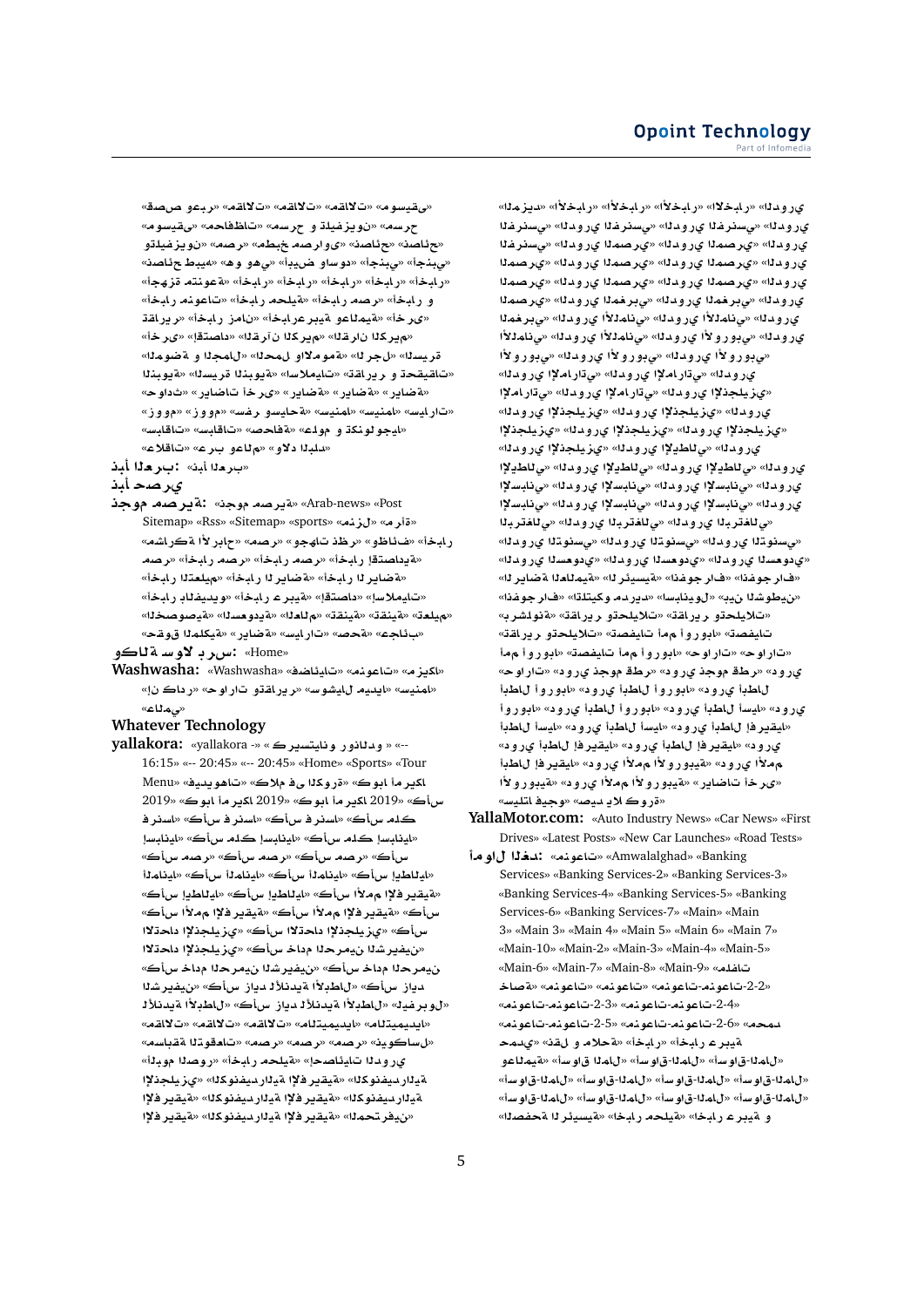**AmyT**» «**bAC**-**lyT**» «**bAC**-**lyT**» «**bAC**-**lyT**» «**فيلحه-رابخا» «قيلحه-رابخا» «قيلحه-رابخا»** «**فيلحه-رابخا» «فيلحه-رابخا» «فيلحه-رابخا»** «**فيلحه-رابخا» «فيلحه-رابخا» «فيلحه-رابخا»** «ر امثتسا» «ةيلحم-ر ابخا» «ةيلحم-ر ابخا» «ةيلحم-ر ابخا» «رامثتسا» «رامثتسا» «رامثتسا» «رامثتسا» «رامثتسا» «**FtmAC**» «**FtmAC**» «**FtmAC**» «**FtmAC**» «**nw ¤¥FsA AyT**» «**nw ¤¥FsA AyT** Archives» ليجو لونكة» «ت<sup>ل</sup>الصةاو ليجو لونكة» «تلايلحة و ر يرلقة» **¤OA¯**» «**knwwyA**-**¤OA¯**» «**knwwyA**-**¤OA¯**-2» «4-تلااصدّاو -ايجو لونكة» «3-تلااصدّاو -ايجو لونكة» « $\alpha$ ن يمأت» «6-ت لااصدتاو -ايجو لو نكت» «5-ت لااصدتاو -ايجو لو نكت «aطاير» «تاراوح» «aعلنصو-قراجة» «aعلنصو قراجة» «**VAT**» «**VAT**-10» «**VAT**-2» «**VAT**-3» «**VAT**-4» «**VAT**-5» «**VAT**-6» «**VAT**-7» «**VAT**-8» «**VAT**-9» «**qAC**» «**qAC**»

- «Egynews» «رصد رابخة» : رصد رابخاً «**بة فاحص»** «Radio-and-tv-magazine»
- **bAC. :** «sinaAds» «Blog» «Blog 10» «Blog 2» «Blog 3» «Blog 4» «Blog 5» «Blog 6» «Blog 7» «Blog 8» «Blog 9» «» «» «**yd§w¡A**» «**wC¤A**» «**nwA**» «**nwA**» «قأر مِدْا» «داصتةا» «داصتةا» «داصتةا» «ر صه» «ر صه» «م للعله» «م للعله» «تار ايسله» «ةضاير له» «ةضاير له» «ةأر مله» «**knwwyA**» «**knwwyA**» «**w Jw**» «**w** » «**w** »
- «ميلعتنا» «للمعاً» «رلبخاً» «تاعونه» «زويد أرقإ» **:زويد أرقإ** «**لة ضاير»** «ايجو لونكة»

زويذ روف*ي*جيإ

ڪڌ **عاسم**ڻا

- ةباقر**لل**ةماملا مقيهلا» : مقيللملا مقباقر لملا مقاملا المقيها ى ف» «ل يومتلا للجه ي ف» «ل يومتلا للجه ي ف» «مة يللملا «ل<sub>ا</sub>يومتلا للجه ي≜» «ليومتلا للجه ي≜» «ليومتلا للجه س2فر قملڪ» «قيميظنڌ تار ار ق» «نيمأتـلا للج*م ي*0» «لاملا سأر قوس*ت نيينهم»* «ليومتلا نيينهم» «مقيهلا تاعوبطم» «تاباسحل<sub>ّ</sub>ا <sub>ص</sub>بقار م» «ةئيهلا تار ادإ س1لجم» «**ةيونس ع**بر 1ا ر ير اقتلا» «يميظنتلا لكيهل<sup>ا» «</sup>قيعو تـ «تاملظة و ماز ل<sup>ا» «</sup>ةيرهشةا ريرافةتة» «ةيونسةا ريرافةتة» ر ير اقة» «ىر خا ر ير اقة» «ةيعرشنا 4باقر نا ناجا عاضعا» «قئيه<sup>ز</sup>ا فادهأ و قيؤر» «للم<sup>ز</sup>ا سأر قوسـ تلملظة» «قيرود «**للملا سأر قوس» «للملا سأر قوس» «للملا سأر قوس»** «*ٿامدا سأر قوستاڪر ش*ه
- **wV:** «**wV**» «Page» «Page2» «Page3» «Sport AR» «Sport1» «Sport10» «Sport11» «Sport2» «Sport3» «Sport4» «Sport5» «Sport6» «Sport7» «Sport8» «Sport9» «Subsection44» « **¤lfz§w** » « **µr**» «**qA¯** «<mark>سيحد</mark> للمحه» «ي ندم لم متجه» «تاعو نه» «لامته» «ي أر 11 «ناصمقاا و بأ داهذ» «تاظفاحه» «راهز لـا حلاص*د دمحه*» م مـأ» «روصلا تاموبـل<sup>ـ</sup>أ» «aتداحـرخآ» «مكاحمو لقبلينه **r§qyA** 2019» «**ynT yr«**» «**¡® CSA** » «**© dT**» ثدحأ» «رابخلأا ثدحأ» «تعفر ممحأ» «ميهار بإ ممحأ» «**aَيلحه رابخأ» «رابخأ» «رابخأ» «نام**لر بو باز حأ» «رابخلأا «**فسينكو رهزأ» «فيقير فإو فيبر عربابخأ» «فيمل**اع رابخأ»

«داصتقا» «بىيطخـ11 بIميا» «بىيطخـ11 بIميا» «ليقير فإ» «كبعلم بعلمـلا» «aلملفـتـلا تـافـلمـلا» «بـاتـكـلـا» «aليبو يـلـقـلـا» «ديز ملك» «ديز ملك» «قأر ملك» «تا**ظڤاحمل**ك» «قيڤونملك» «**¤ير دنكسلإا» «TV» ن طو 1**1» «ديدج11 ي داو 11» «تايفو 11» ب\_ر مـ 1ا» « $\tilde{\mathbf{x}}$ يـنـاثـ11  $\tilde{\mathbf{x}}$ جر 1ـ 1ا» «ثـداوحـ 11» « $\mathbf{y}$ يــات (بـ 11» «نـامـلـر بـ 11» «رير اقت» «رير اقت» «جمار به «نام لربانا تاباختنا» «م للعالو «**qAC§r ¤qyqA**» «**qyqA**» «**`ly ¤A`A**» «**yhA wE«**» «**r§mT**» «**AE nyr**» «**Ad ntOr**» «**dT KkA¤«**» «**d§T mw** » «. **mw ly**» « **yA ¤ §**» «**¤ضاير» «ىر خا تاضاير» «ىر خا تاضاير» «2019** ناضمر» «امار دو امنيس» «نويزغيل**تو ويدار» «للاجـىمار» «ةضاير»** «**FyAC**» «**FyAFT**» «**JmA FynAº**» «**mA ¥** » «**mA d§** قر *شو* بر ع» «ش يور د م<sub>ا</sub>يظعـللبـه» «نامعـذ ل1ع» «بـيدأ **¤FX**» «**r| k**» «**r| k**» «**r| k**» «**r| k**» «**r| k**» «**r| k**» «**r| k**» «**r| k**» «**r| k**» «**r| k**» «**r| k**» «**r| k**» «**r| k**» «**r| k**» «**r| k**» «**r| k**» «**r| k**» «**r| k**» «**r| k**» «**nAº**»

- «ريتاكيراك» «7 ويديف» «نف» «عباسنا موينا» **: عباسنا موينا** «تاموبِـلأ» «تاعونـم و ةأر م» «تاظفاحم» «ةيملاء قر ك» «نويزغيلة» «ليجو لونكة» «ريرا**شة» «ةصروبو داصت**قا» «**qyqA**» «**qAT**» «**w** » «**\ yw**» «**C§ART**» «ب رع» «لجاع» «م لاع» «ةحصه «ن طاوماللة فاحصه «ةسايسه» موي**ن**ا ملبنا
- «فحصلنا ى فقءار ق» «تايئاضف» «ن ف» «sports» : زويد قمباوبلا «داصتقا» «رابخأ» «قرح ءار آ» «رابخأ رخآ» «قصاخ تالفله» ةباوبـلـ» «ت1**يـلا 1 باوبـلـ» «ت2 قباوبـل**ك «ت1**ظفاحمـل**ك ةباوبـلـ» «مقيميلعتـلـا مقبلوبـلـا» «مقيطبـقـلـا مقبطبـقـلـا **FtAC**» «**r§d wCyT**» «**yA syAFyT**» «**wT** «ل@فورب» «برهلا ةباوب» «برهلا ةباوب» «ناملربلا «**qAC§r**» «**lyfz§w bwT**» «**qyqA**» «**qAT**» «**kA§A wº**» «**w ¤SA§A**» «**wC**» «**C§ART**» «**J·w**  «ب**أرغ» «سانـ11 تـوصه» «لقيجر اخـ**
- عورشه ى فكراشة ميتاراملإا "ماليهم"» «رياشبنا» : ريا**شب**ال خڍر او صـ :س.بر و ف<sup>ي</sup> «مو ڪ.سو.لـف» «ايـسـو ر\_ ي فـي<del>ٽسجو ل</del>ـ «تايئاضفـلا اياضة» «ايبيـلـي**فـن**يز اومـلـا بـالقـة قيسوار تافله» «ليبيل» «رياشبلا باتك» «رطق» «تايئاضفلا اياضة» «موك.بعلام» «موك.بعلام» «رياشبذا تاغلم» «رياشبذا «**مقعاجو مقسردم» «موڪ.تاظفاحم» «موڪ.تاعو.ن**م» «موك.موجن» «تار هاظم» «مدر اهن<mark>دا رص</mark>مه» «مدر اهندا رصمه قدا**م**تسلا قدحوللا ن1يبيللا وعدة نطنشاو» «موك.موجنه «**لقينيةلاا اكير مـأ» «اكير مـأ» «راو ذ**أو ر اكـفأ» «ايسـآ» «مهتلو د «**F®**.**w**» «**F- A¨**» «**r§qyA**» «**qb{ lY** «ت يو کڻا» «لکڻا» «عراشڻا ي<sup>و</sup> ةيسور ضرر عڪتھ يتيو *ڪ* ناغو در أ ةقز تر ما ن،م قديدجا ةهفد :يروسنا دصر منا» بارخمـلـ» «ي.برحـلـ قـرـشمـلـ» «ديزـمـلــ» «ايبيـلـلــتـلـصـو 23 تامد*خ یهذ*ڌ ةيتيوكلا ملاعلإا» «تاراملإا» «<sub>ع</sub>بر ملا «تاموبـ1» «تـاموبـ1» «تـاموبـ1» «رـابـخـلاًا عاطـقـدِ ادفاو «تاموبـ1» «تاموبـ1» «تاموبـ1» «تاموبـ1» «تاموبـ1» «تاموبةا» «تاموبةا» «تاموبةا» «تاموبةا» «تاموبةا»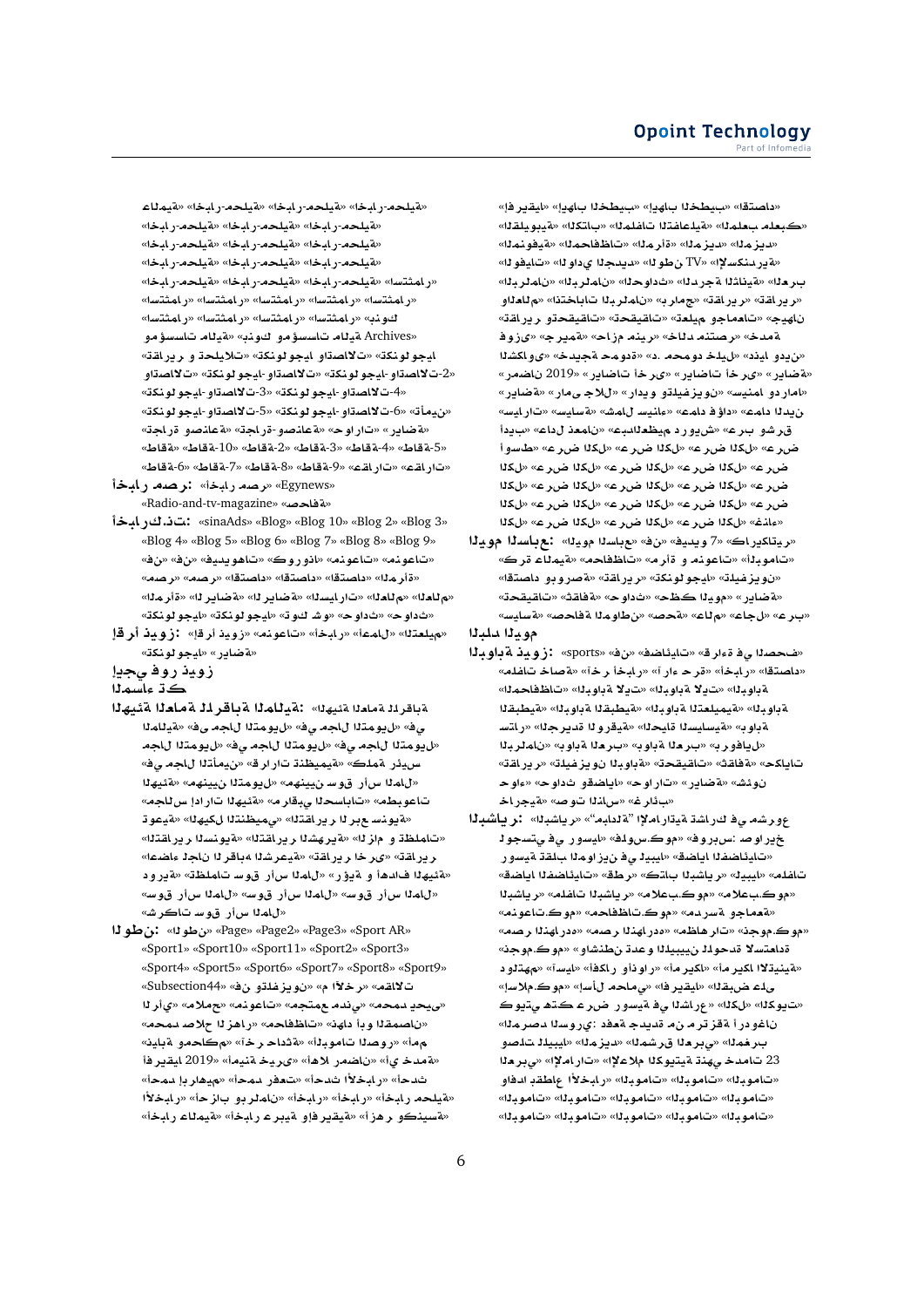ي*ٍ سو*ر لـ الـامـ2×أ الجر ـع مـ ق1يـقـحـتـلـ» «تـامـوـيـلـا» «تـامـوـيـلـا» «قيسيئر **ن**ا» «توريڊ راجفذا نء ةڻوؤسمنا ةنيفسنا ڪئام «ابور وا» «قار ملا» «ةيدومسلا» «نادوسلا» «يبر ملا عيبر لله «**رياشب**ـ1 نويزغيلـة» «للمـعأو كونبه» «قربـ دلاب» «مربـ دلابه «**lyfz§w bKA§r**» «**lyfz§w bKA§r**» «**lyfz§w**  «**رياشب**نا نويزغيلة» «رياشبنا نويزغيلة» «رياشبنا «**lyfz§w bKA§r**» «**lyfz§w bKA§r**» «**lyfz§w**  «**رياشب**<sup>1</sup>ا نويزغيلة» «رياشب<sup>1</sup>ا نويزغيلة» «رياشب<sup>1</sup>ا «**lyfz§w bKA§r**» «**lyfz§w bKA§r**» «**lyfz§w**  «رياشب<sup>ر</sup>ا نويزغيلة» «رياشب<sup>ر</sup>ا نويزغيلة» «رياشب<sup>ر</sup>ا «**lyfz§w bKA§r**» «**lyfz§w bKA§r**» «**lyfz§w**  «**ر یاشب**اا نویزغیلة» «ریاشباا نویزغیلة» «ریاشباا «**lyfz§w bKA§r**» «**lyfz§w bKA§r**» «**lyfz§w**  «رياشب<sup>ن</sup>ا نويزغيلة» «رياشب<sup>ن</sup>ا نويزغيلة» «رياشب<sup>ن</sup>ا «**lyfz§w bKA§r**» «**lyfz§w bKA§r**» «**lyfz§w**  «**رياشب**نا نويزغيلة» «رياشبنا نويزغيلة» «رياشبنا «**lyfz§w bKA§r**» «**lyfz§w bKA§r**» «**lyfz§w**  «**رياشب**ا نويزغيلة» «رياشباا نويزغيلة» «رياشباا س/لجملا عدصت» «رياشبلا نويزغيلة» «رياشبلا نويزغيلة» «؟سلبار ط ي ف جار سنا دضا ر هاظتنا تاو عد ر سام ..*.ي س*ائر نا «**w** .**w**» « **¤T br§**» «**E¤¤¤¤¤**» «**FlWnT mA** » «**FwJyA yd§A**» «**FyAT mA** » «**JA¡d AÐ `** ضر ع» «(ويديف) ةينانبل**ل**ا ل**دملا قريزوڊ نوجتحم**لا **mz§d**»

## للاض<sup>ل</sup>او قحلا

- **KryT w ©:** «**KryT w ©**» «Feed» «**qA¯**» «**qA¯** ر ابخأ» «عامسلاا يiاهم» «باونذا سلجم» «تاعونم» «ءارقذا «**فماء رلبخأ» «فيقرشل**ا رلبخأ» «**معملجل**ا رلبخأ» «معملجلا ي<mark>ْف ق يز اقز لل» «ي و اقر شلا خبطملل» «ل</mark>لممأو داصتقإ» و رير اقة» «رمشنا تيب» «ةيقرشنا تاباختنا» «ما**ء 50** و ة فاقث» «و *شـ ك*و ته «تاقيقحة و ر ير اقـته «تاقيقحة «**4يو اقر شـ تايصخش» «ةسايس» «ةضاير » «تايناضمر» «ن ف** «ايجو لونكة و أمولك» «تاراقته» «ماء 50 ي.ف ق.يزاقز لا روصه «هـ) ذار طو ب**ائار غ» «تارايس**نا م<sup>ن</sup>اع» «ةأرمنا مناع
- «موينا رلبخاT.V» «News» «موينا رلبخا» : مو**ينا رلبخا** «معمتجه» «تاعونه» «تاعونه» «مويلا رابخال*T*.V «دحلاًا سارجاً» «روصلاا موبلـأ» «روصلـا موبـلـأ» «تـا**ظـفاح**م» ر ابخأ» «ثداوحلا ر ابخأ» «نفلا ر ابخأ» «**ر صه** ر ابخأ» «فار جوغذإ» «م<sup>ل</sup>ادا رابخأ» «تارايسلا رابخأ» «ةضاير لل «تاكر شو كونب<sup>» «</sup>للفطلاو ةأرملل<sup>» «</sup>داصتقل<sup>» «ت</sup>ايملاسل<sup>»</sup> «**w Jw**» «**qAT**» «**kA§A**» «**wC ¤qyqA**» «**FyAT ¤Ffr**» «**}AT mwV**» «**lw ¤knwwyA**» «**yA**  «موي**ن**ا

#### **زوي**ذ ف**رع**ا

- «رابخلاًا رخآ» «ويديف» «ن∂» «مويلا اندلب**» : مويلا اندلب** «**w** » «**w** » «**C§ART**»
- «تاكرشنا ضور ق» «دار فلأا ضور ق» «ويديف» «<sub>ك</sub>كنڊ بيكنڊ «**SA§A OryT**» «**ntA**» «**At¨ yd§A**» «**tm** «ماقر أ» «رابخأ» «كوند 10 للضفأ» «عذادو» «كونبذا «تاقاطب» «يكنڊ لأسا» «ڪيفار جوغذا» «نو ر ثؤم**ن**ا»

«مىكند ىأر» «تـامدخ» «تـابـاسـح» «aيـلـامـ ايـجـو لـوـنكـة» «**روص»** «تاداهش»

«فوسليفـلا لاق» «لذق» «ميـفاكــوتيـف» «نـوـنـف» **:وتيـفـة بـاو بـ** «**fr Ky**» «**t** » «**lfA fAlyT**» «**nwA**» «م**ِ ندم عهتجه» «لاه لاأ سلجه» «تامباته» «تاعونه»** «اكيز م» «ةأر م» «مكاحم» «تاظفاحم» «تاظفاحم» «زوي<mark>د ىديره» «تاباقن» «ضررامه» «حورطه» «حرسه»</mark> ر ابخأ» «ر ابخأ» «باز حأ» «سرئانكو طابقأ» «تار از و » **Or**» «**Fw** » «**Fywª**» «**dA**» «**F®yw** » «**tOA** » «هيبويلقلا» «ن\_راشفلا» «مويفلا» «داصتقا» «داصتقا» «**qOr**» «**mnwyT**» «**mnyA**» «**nA¶ `A**» «**w ©** «قريحبـلا» «قيدر منكسلاا» «قيليـعامسلإا» «رصـقلاًا» «ميمجلا «لقيبرخلل» «لقيقرشلل» «سريوسلله» «لقيلهقدلل» «رمحلاًا رحبلله» «ليجو لونكتو<sub>،</sub> ت<sup>9</sup>اصتا» «ليجو لونكتو، ت<sup>9</sup>اصتا» «فار جوغذا» تيب<sup>» «</sup>aَصروب<sup>» «ب</sup>يعسروب<sup>» «</sup>فيوسىنب» «نيمأتو كونب» **`z**» «**yzH**» «**A`br©**» «**w Jw**» «**r§nd**» «**`ly ¤ ¯§**» «**qAT**» «**qAT ¤nw** » «**qAT mA¡yr§T**» «**w** » «دو دحلا جر اخ» «تافلاتئاو تاكر ح» «تار او ح» «ثداو ح» «بايذدو ن يد» «ي *ذو* د» «طايمد» «ل او حا رتافد» «دو دحلا جراخ» «تار ايس» «امنيس» «ةيكبز لأا روس» «ملقو ةشير» «ةضاير» «عانيسالامش» «نور خاس» «نور خاسه «ةسليسه «تارايسه «قأر مو ل*قحص»* «لقحصه» «نظاوملا لقفلحصه» «تانو للصه» «**qAC**» «**Am¨**» «**r¨**»

ق*ديدج*ڻا رصه ةباوڊ

- «قيلحا*س ندم*» «تاظفاحم» «رجفنا ةباوب» :رجفنا قباوب «مِانيس» «**رصه رابخاً» «ىلبة مجو**»
- «Accidents» «متسر عراش<sup>و</sup>» «قورشنا ةباوب» **:قورشنا الم باوب** «Allnews» «Art» «Columns» «Economy» «Egypt» «Emad-el-din-hussein» «Politcs» «Sports» «Tv» «**nwA**» «للمما» «مايحلا ناو لـأ» «Youth-Edu» «تا**ظفاحه» «ن طاو م**» «**`A**» «**AC§**» «**qAT**» «**A`A**» «**A`T y JmH**» «**ywA yfT**» «**C§ART lyT**» «**C§ART AmyT**» «**C§ART** «ط*سو*أ قرش» «تارايس» «ةجورخو ةيرفس» «ةيملاء «**}T**» «**lw**»
- ثدحاً» «رابخلاً رخاً قديرج» :رابخلاًا رخاً قديرجـ «تاونقلا ددر ت<sup>»</sup> «رصه رابخأ» «تلااقملا
- **r§d mA:** «**r§d mA**» «Adel Ali» «Marwa-abdalnaby» «Ragab» «**mAz**-**bld§T**-**mdmT**» «**قبلاخ**لا بسبط قافو» «قحلامو لفذ» «قافذلاا ورتم» «ف12» رامسأ» «قيبر عـ قاوسأ» «ءلاؤهاـ أرقأ» «قحصاا قرازو» ر ا*هس*أ» «و روينا ر اهسأ» «لاو روك اتويو تـ تافصاو مو ديز مـ1» «ق|و سـأو داصتـقا» «¤يبنجلأاو ةيبر <del>م</del>ـ11 تلامـ*ـد*11 «ي.رصمدا داصتقلاا» «ةير.*د*نكسلإا» «رامثتسا يفر رابخلاًا ن.*م* «موي**ن**ا a صروبنا» «ةصروبنا» «ي لودنا كنبنا» «موينمونلاا» ف رصنا» «ءار زونا س،يذر ي نوبدم ىفطصم رو<del>.</del>تڪدنا» «ن.يومتلا قراز و ر.ابخا» «ايجو لونك**تو ت**لااصدّا» «يعانص*د*ا «نونفو ةفاقث» «نيمأت» «تـاكر *ش*و ةصروب» «رامثتسا» «**ةيلي**عامسلإا ق<sub>ا</sub>ير ط ق<sub>ا</sub>ير ح» «ةيلعامسلإا قير ط قير ح» «**C§ART**» «**FyþþAC**» «**VAT**» «**qþþþAC**» «**yd ±RY** «ناكسلإا ريزو رازج**ن**ا مصاع» «كرابمنا